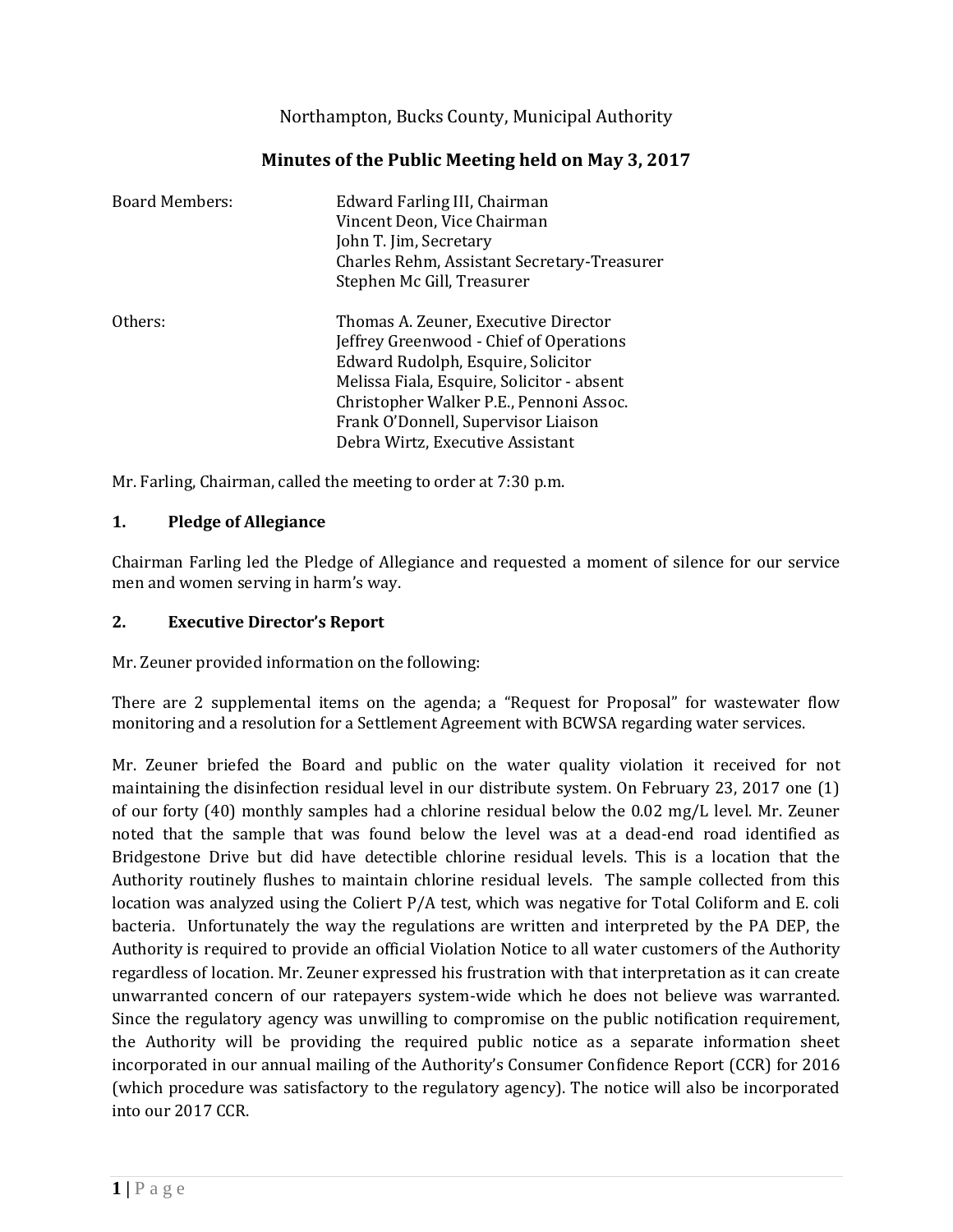Northampton Days will not occur this year, it will begin again in 2018.

The RFP for wastewater flow monitoring is due to the termination of services of Flow Assessment.

Conversion to sodium hypochlorite is going well, 2nd phase has begun. PA-DEP has provide the permit to allow us to turn on the first 6 wells. Should be completed by September.

C.I.P.P. (cured in place pipe) inspections are ongoing. Grouting work is being done.

### **3. Citizens' Concerns**

Bill Herbert, 11 Windy Knoll Drive had questions and concerns regarding the rate increase, conversion to monthly billing, how the meters detect a leak.

Mr. Zeuner, the Board and Mr. Rudolph supplied answers regarding conversion to monthly billing, the rate increase, the Five Year Strategic Plan, water supplies, sewer processing, and costs of running the Authority.

## **4. Approval of the Minutes of April 5, 2017**

A motion (Mc Gill-Jim) made to approve the Minutes of April 5, 2017 passed with 5 ayes**.**

## **5. Check Requisitions / Accounts Payable**

A motion (Rehm-Mc Gill) adopting a resolution to approve **Revenue Fund Requisition No. 2109** dated April 19, 2017 in the amount of \$420,448.55 passed with 5 ayes.

The major items paid under **Requisition No. 2109** are as follows: BC Group - \$2,753.20; BCWSA – Water - \$195,674.08; Ebert Engineering Inc. - \$3,750.81; Eclipse Exterior Cleaning - \$9,500.00; Eurofins QC - \$1,659.30; Herbert, Rowland & Grubic, Inc. - \$4,008.36; Independence Blue Cross - \$10,044.47; Line Systems Inc. - \$1,246.67; Link Computer Corp. - \$3,446.05; Lishman Fence - \$1,165.00; PECO - \$3,030.69; Pennoni Assoc. - \$54,285.04; Philadelphia Business Forms - \$1,237.02; PMAA UC Fund - \$5,657.72; Pollard Water - \$3,540.17; Teamsters Health and Welfare Fund - \$18,639.72; Teamsters Health and Welfare Fund - \$18,639.72; and \$75,000.00 for payroll.

A motion (Rehm-Mc Gill) adopting a resolution to approve **BRI Fund Requisition No. 569** dated April 19, 2017 in the amount of \$14,812.07 passed with 5 ayes.

A motion (Rehm-Mc Gill) adopting a resolution to approve **Revenue Fund Requisition No. 2110** dated May 3, 2017 in the amount of \$624,481.76 passed with 5 ayes.

The major items paid under **Requisition No. 2110** are as follows: All Seasons Lawn & Land - \$2,388.00; BCWSA – Sewer - \$380,444.32; Eurofins QC - \$1,187.40; Exeter Supply Co. - \$11,800.00; Flow Assessment - \$24,215.33; GMG Insurance Agency - \$2,500.00; Guardian - \$3,834.20; PECO - \$13,882.96; Rudolph Clarke LLC - \$19,789.35; USA Blue Book - \$1,278.61; BCWSA disputed \$76,925.26; and a \$75,000.00 transfer for payroll.

A motion (Rehm-Mc Gill) adopting a resolution to approve **BRI Fund Requisition No. 570** dated May 3, 2017 in the amount of \$24,168.82 passed with 5 ayes.

A motion (Rehm-Mc Gill) adopting a resolution to approve **BRI Fund Requisition No. 571** dated May 3, 2017 in the amount of \$17,390.70 passed with 5 ayes.